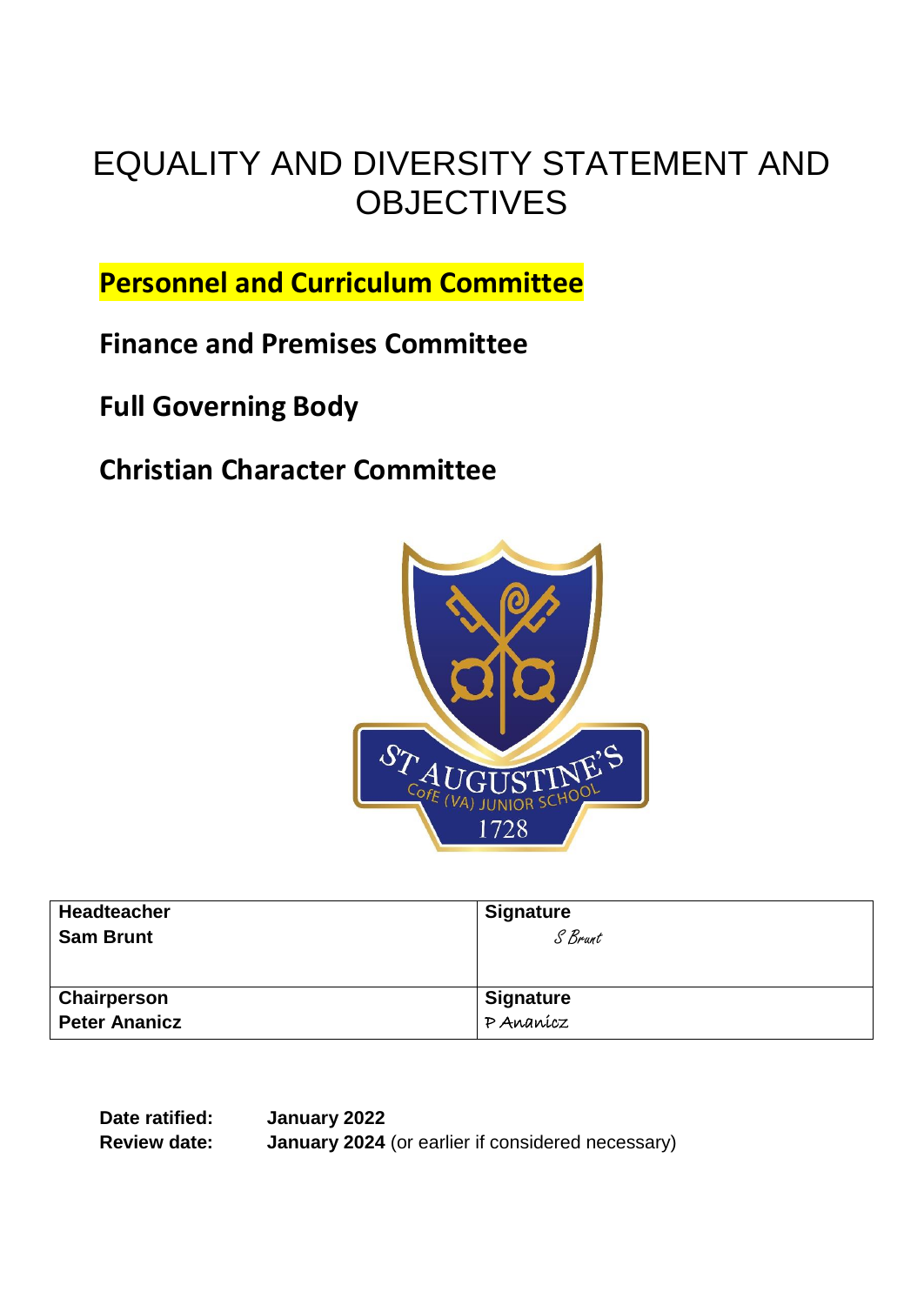#### **Introduction**

The Governing Body of St Augustine's CE (VA) Junior School is committed to promoting equality of opportunity for all staff and job applicants. We aim to create a supportive and inclusive working environment in which all individuals are able to make best use of their skills, free from discrimination or harassment, and in which all decisions are based on merit. We do not discriminate against staff on the basis of age; race; sex; disability; sexual orientation; gender reassignment; marriage and civil partnership; pregnancy and maternity; religion, faith or belief. (Equality Act 2010 protected characteristics).

The principles of non-discrimination and equality of opportunity also apply to the way in which staff and Governors treat visitors, volunteers, contractors and former staff members.

All staff have a duty to act in accordance with this policy and treat colleagues with dignity at all times, and not to discriminate against or harass other members of staff, regardless of their status.

This statement covers all individuals working at all levels and grades, including senior managers, employees, trainees, part-time and fixed-term employees, volunteers, casual workers, agency staff and governors (collectively referred to as staff in this document).

#### **Who is responsible?**

The Governing Body has ultimate responsibility for effective implementation and will review practice frequently, to ensure it remains commensurate with the law and best practice. The head teacher will oversee implementation on a day to day basis.

The governors of the Personnel and Curriculum committee are responsible for monitorng the implementation of all equal opportunities practice and procedures and reporting on the progress made in achieving equalities targets to the Governing Body. The Head Teacher has overall delegated responsibility for coordinating the day to day operation of the practices and procedures with the Senior Leadership Team. All school leaders set an appropriate standard of behaviour, lead by example and ensure that those they manage adhere to the expectations and promote our aims and objectives with regard to equal opportunities.

The Senior Leadership Team are responsible for ensuring that all staff perform their duties in a lawful manner and that proper training and support is provided. All members of staff are personally responsible for ensuring that they adhere to the school expectations and promote our aims and objectives with regard to equal opportunities. In certain circumstances the Governing Body could be held to be vicariously liable for actions of their staff. Staff should be aware that they may be personally liable if they are found to have discriminated against another person whilst in School or on School-related business.

#### **Scope and Purpose**

This document applies to all aspects of our relationship with staff and to relations between staff members at all levels. This includes job advertisements, recruitment and selection, training and development, opportunities for promotion, conditions of service, pay and benefits, conduct at work, disciplinary and grievance procedures, and termination of employment.

We will take appropriate steps to accommodate the requirements of different religions, cultures, and domestic responsibilities.

Staff training needs will be identified through regular performance management. All staff will be given appropriate access to training to enable them to progress within the organisation and all promotion decisions will be made on the basis of merit.

#### **Disability discrimination**